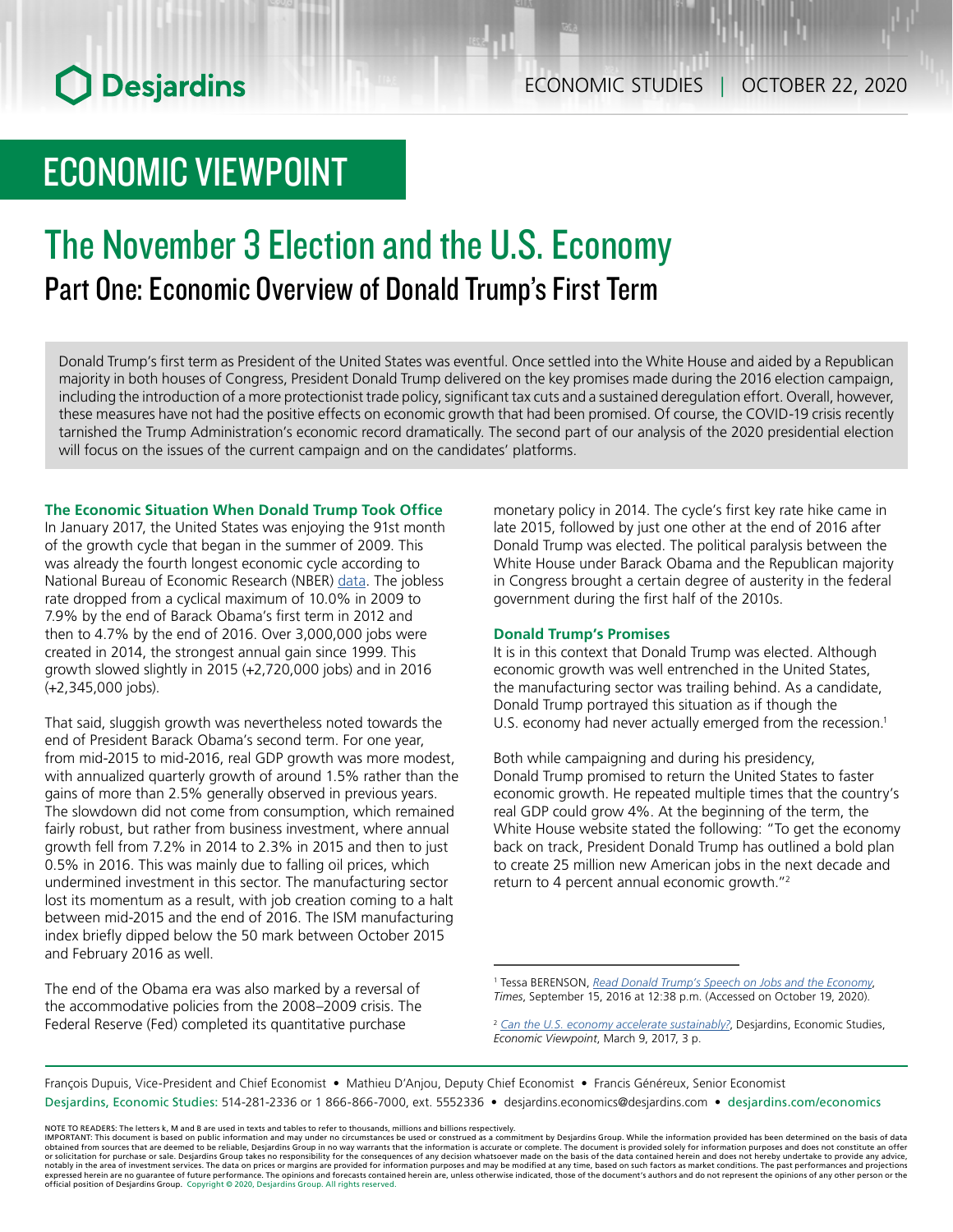## **O** Desjardins

This ambition for much stronger growth than the 2016 trend was to be achieved through various policies that formed the backbone of Donald Trump's economic plan: tax cuts for households and businesses, renegotiation of trade agreements and deregulation.

### **Tax Cuts**

The Trump Administration's key fiscal policy measure was the tax cuts, passed by Congress and signed by the President in December 2017. This legislation, entitled the *Tax Cuts and Jobs Act* (TCJA), introduced steep cuts to a number of personal income tax rates, particularly in the highest tax brackets. It doubled inheritance tax exemptions and raised the standard deduction, but eliminated or capped certain deductions, exemptions and tax credits. For businesses, the TCJA introduced a significant tax rate reduction, from 35% to 21%, among other things.

### A few months after this act was passed, the

[Congressional](https://www.cbo.gov/sites/default/files/115th-congress-2017-2018/reports/53651-outlook-appendixb.pdf) Budget Office (CBO) estimated that, excluding the positive macroeconomic effects of the implemented measures, the TCJA was expected to inflate the deficit by a total of US\$2,314B between 2018 and 2028.

Did this policy have any actual effect on economic growth in the United States? Government officials, including Secretary of the Treasury Steven Mnuchin, claimed that the tax cuts would pay for themselves by stimulating growth in economic activity. The CBO, meanwhile, estimated that real GDP growth would increase 0.3% in 2018 and 2019 and that the annual marginal effect would wane thereafter. That is far from enough to reverse the estimated fiscal cost. The positive effects on growth were supposed to lead to a reversal of just US\$461B over ten years.

In hindsight, the tax cuts had a major negative effect on government revenue, particularly corporate income tax receipts (graph 1). Unfortunately, there really are no lasting positive consequences on non-residential investment growth. The first quarter of 2018 saw investment accelerate (following an

#### GRAPH 1

#### The tax cuts worsened the federal fiscal position



Sources: U.S. Treasury and Desjardins, Economic Studies

already noticeable momentum in 2017), but then quickly run out of steam in the quarters that followed (graph 2). A frequent criticism is that the money saved through a reduction in the tax burden was instead used by businesses to buy back their shares on the stock market rather than implementing productive projects (graph 3).

## GRAPH 2

## The boom in investment in early 2018 quickly fizzled

Investment's contribution to quarterly annualized variation in real GDP In % points



Sources: Bureau of Economic Analysis and Desjardins, Economic Studies

GRAPH 3





Sources: Standard & Poor's and Desjardins, Economic Studies

## **"Tariff Man"**

The second pillar of Donald Trump's economic plan was to introduce a much more protectionist trade policy than that of his predecessors. Three days after his inauguration, the United States withdrew from the Trans-Pacific Partnership (TPP).

The opening shot was fired in January 2018 with the imposition of tariffs on washing machine and solar panel imports. A bigger bombshell was dropped in March 2018 with the announcement of tariffs on steel and aluminum imports, including against trade partners such as Canada. This forced a number of countries to place retaliatory tariffs on U.S. products. After some time, U.S. tariff exemptions were given to some countries, Canada among them. Threats of further tariffs were made, but not carried out (in the auto sector, against Mexico in connection with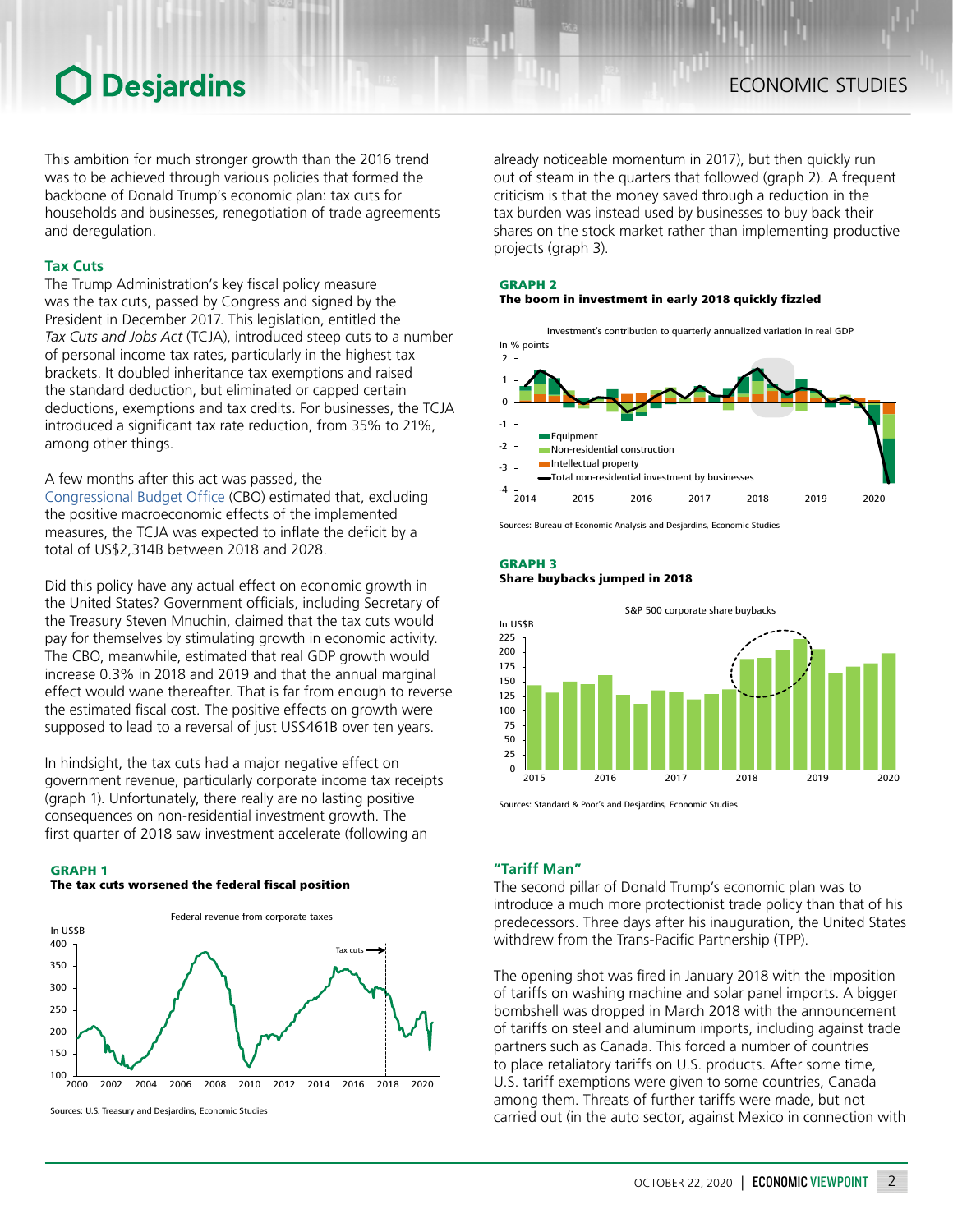## Desjardins

illegal immigration into the United States and, more recently, on Canadian aluminum in September 2020).

In addition to abandoning the TPP, Donald Trump promised to renegotiate the 1993 North American Free Trade Agreement (NAFTA) or unilaterally withdraw from it. At the beginning, the pressure was mostly on Mexico and its auto sector, but Donald Trump's attention eventually turned towards Canada's agricultural sector. The process of overhauling NAFTA began in spring 2017 and ended with the signing of a new agreement on November 30, 2018. The new agreement has been in effect since July 1, 2020. Donald Trump also broke off negotiations on a potential free trade agreement between the European Union and the United States.

However, it was the trade relationship between China and the United States that was the thorniest. The tariff escalation between the two countries was an all out trade war that began with the imposition of specific tariffs on Chinese imports in July 2018. Initially, the first tariffs applied to US\$34B of imports of Chinese goods, but in the fall of 2019, more than US\$250B in imported goods were affected by new tariffs, or 64.5% of U.S. imports from China.<sup>3</sup> China obviously also raised its tariffs on U.S. imports throughout this escalation. A truce was nevertheless called very late in 2019, preventing new tariffs from being imposed on all Chinese goods, especially those more directly intended for consumers. However, conditions were attached to the "phase one" deal, including a significant increase in Chinese imports of U.S. goods, something that seems difficult to achieve during this pandemic.

If Donald Trump believes that this trade war was good for the U.S. economy, then evidence of that is hard to see. The opposite is actually true; the uncertainty created by these trade conflicts, not only in the United States, but around the world, instead undermined business and investor confidence. During the peak of the conflict between China and the United States at the end of the summer of 2019, worries were rising about a possible recession, including a fall in stock market indexes and an inversion of the yield-curve.

One of the President's goals was to reduce the U.S. trade deficit. This deficit had already decreased significantly during the 2008–2009 recession and remained fairly stable between 2010 and 2016. This stability stemmed from an improvement in net oil exports and a virtually equivalent deterioration in the balance of other goods (graph 4). It is plain to see that the situation has improved very little since the introduction of protectionist policies in 2018. At best, the deficit with China decreased in 2019 (graph 5). That said, the COVID-19 crisis made the situation so

#### GRAPH 4

The total trade balance did not really improve despite the disappearance of the oil deficit



Sources: Bureau of Economic Analysis and Desjardins, Economic Studies

GRAPH 5

The trade balance with China improved slightly, but was offset by other countries



OPEC: Organization of the Petroleum Exporting Countries; \* Sum over four quarters. Sources: Bureau of Economic Analysis and Desjardins, Economic Studies

much worse that the trade deficit recorded in August 2020 was the worst since 2006.

## **Regulation**

Another major component of Donald Trump's economic policy, but which made fewer headlines, were efforts to reduce federal regulation. The number of new regulations was high under the Obama Administration and even accelerated in 2016. As soon as Donald Trump set foot in the White House, the annual number of new federal regulations fell drastically (graph 6 on page 4).

Did this deregulation have a major impact on the economy? Hard to say. Small business confidence improved considerably following Donald Trump's election. The National Federation of Independent Business (NFIB) small business confidence survey also shows that regulation became less of a problem as of 2017 (and taxation, as of 2018) (graph 7 on page 4).

## **Other Policies**

These three pillars of President Donald Trump's economic policy were coupled with other measures and policies that may also have affected the economy in recent years. The crackdown on immigration, limiting labour supply and therefore the

<sup>3</sup> Chad P. BOWN, *[Phase One China Deal: Steep Tariffs Are the New Normal](https://www.piie.com/blogs/trade-and-investment-policy-watch/phase-one-china-deal-steep-tariffs-are-new-normal)*, Peterson Institute for International Economics, *Trade and Investment Policy Watch*, December 19, 2019.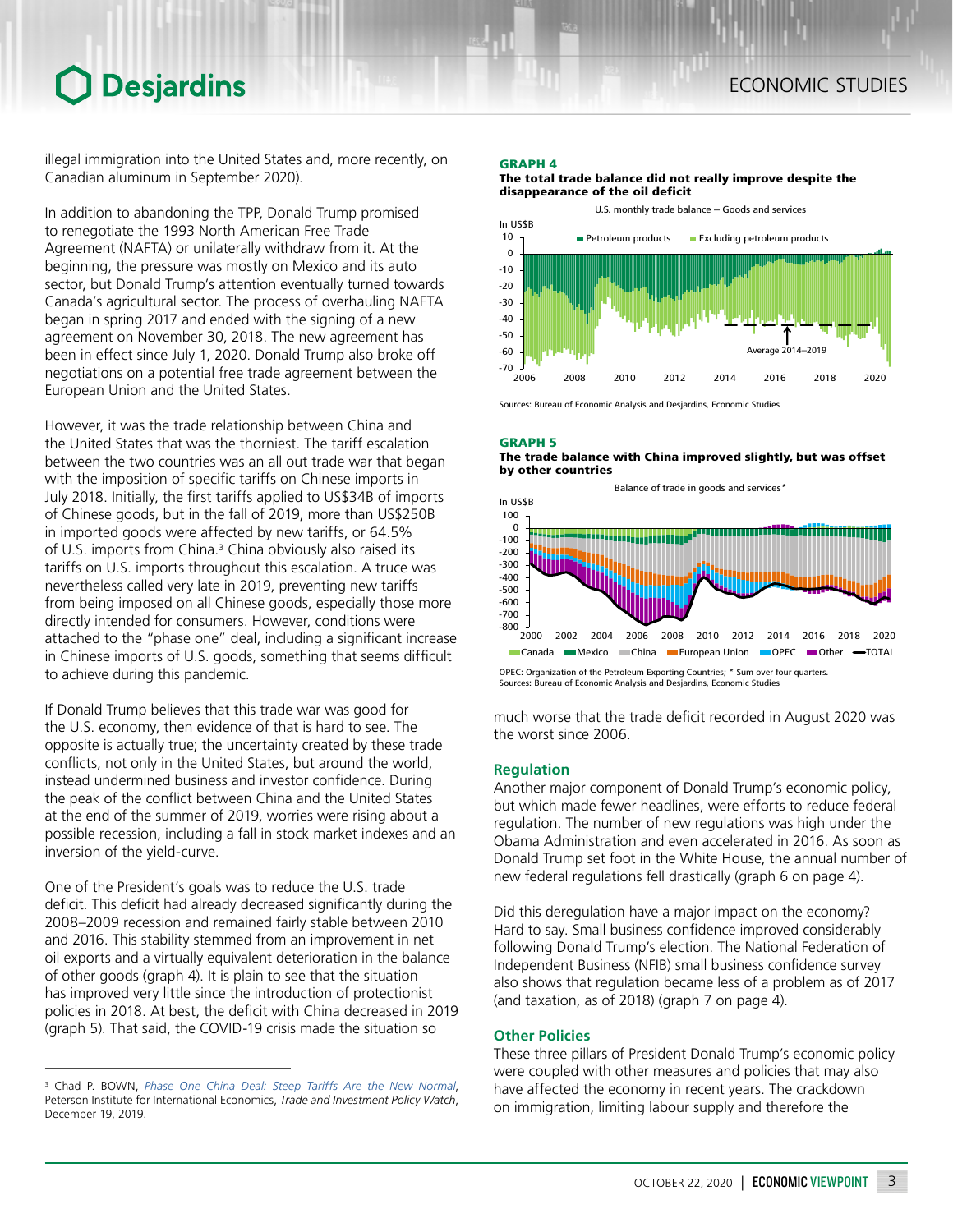## **Desjardins**

#### GRAPH 6

A notable drop in new regulations



Sources: George Washington University Regulatory Studies Center and Desjardins, Economic Studies

#### GRAPH 7

Regulation has become less of an issue since 2017



U.S. economy's potential, is one example. Support for the energy sector, especially in oil, solidified domestic energy production, and the United States is now a net exporter of petroleum products. In a more indirect way, President Donald Trump's relentless pressure on the Fed may have influenced its leaders to adopt a more accommodative monetary policy in 2019.

### **The U.S. Economy's Performance from 2017 until the Pandemic**

Did the policies implemented by the Trump Administration lead to the growth promised during the 2016 election and early on in his term? In terms of annualized quarterly variation, real GDP got close to 4% growth in late 2017 and early 2018, but did not reach it (graph 8). The annual variation in real GDP, meanwhile, reached a maximum of 3.3% in the second quarter of 2018.

The same applies to the job market, where it is quite clear that Donald Trump's policies did not really improve the prevailing situation. In the final three years of the Obama Administration, 8,069,000 jobs were created, whereas the gain during the first three years under Donald Trump stands at 6,556,000 jobs. What must be considered, however, is that the job market was beginning to tighten before Donald Trump took the White House and, consequently, the excess capacity in the labour market

#### GRAPH 8

U.S. real GDP growth did not reach 4%



Sources: Datastream and Desjardins, Economic Studies

#### GRAPH 9 Before COVID-19, the jobless rate was well below the historical average



Sources: Bureau of Labor Statistics and Desjardins, Economic Studies

was becoming scarce and, thus, was limiting additional gains. Nevertheless, the jobless rate dropped to just 3.5% at the end of 2019, the lowest it had been in more than 50 years (graph 9).

#### **"The Chinese Virus"**

The outbreak of COVID-19 obviously changed the landscape for the global economy and the United States. In early 2020, a certain degree of optimism about growth had been reborn owing to the "phase one" deal between China and the United States. The Fed's rate cuts in 2019 also kept financial market jitters at bay.

The effects that the pandemic and the measures to combat it have had on the economy can only be described with superlatives. A total of 22,160,000 jobs were lost in two months alone, and the jobless rate plummeted from 3.5% in February to 14.7% in April. The job market had never known such a steep plunge. Real consumption contracted a total of 17.9% in March and April. That is in contrast with the mere 2.6% lost at the worst of the 2008–2009 recession. Real GDP sank 30.4% (annualized) between the first and second quarter of 2020, by far the worst drop since U.S. national accounts were first compiled. The NBER declared that a cyclical peak had been reached in February 2020 and that a recession had begun in March. The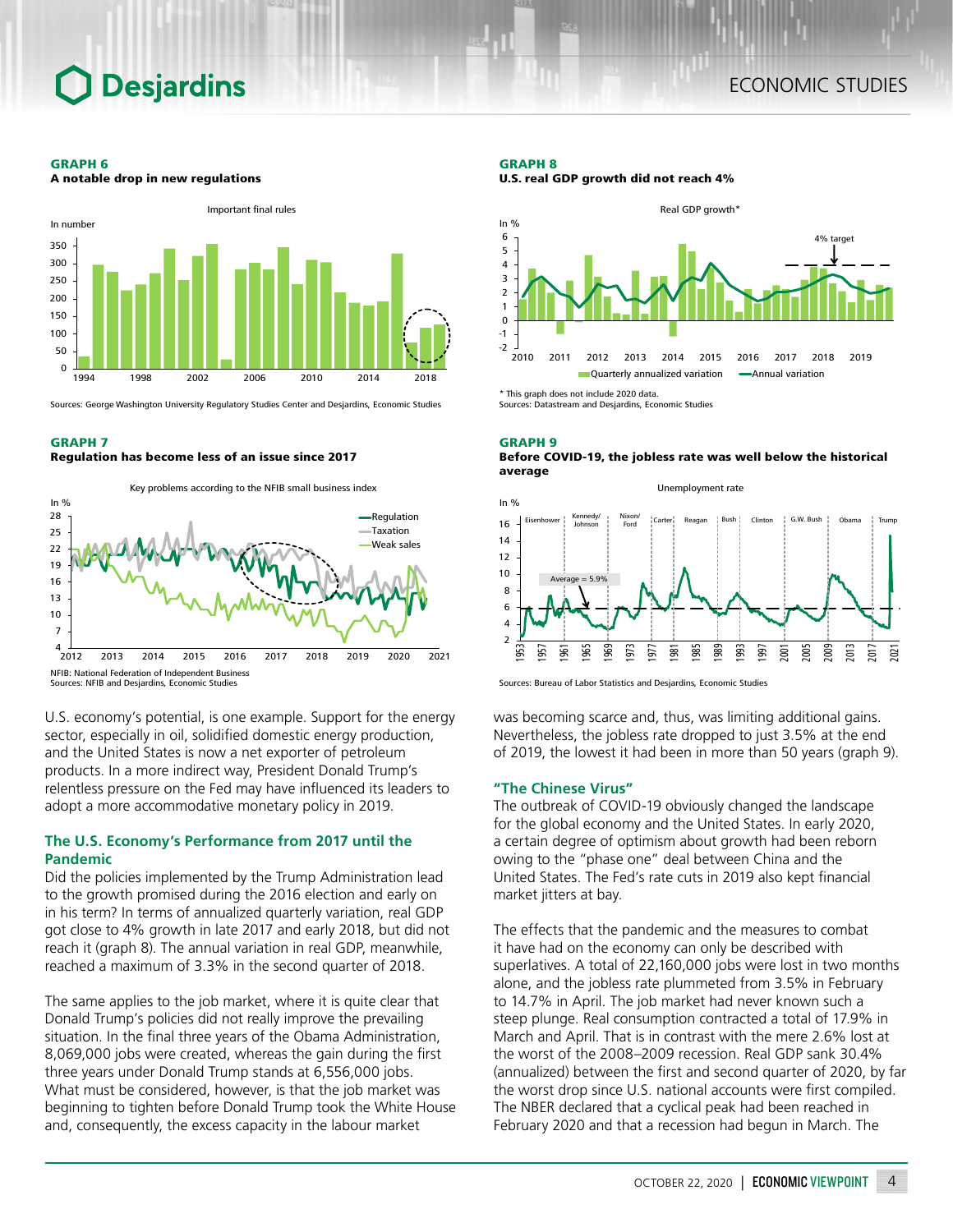## **Desjardins**

cycle that began in July 2009 lasted 128 months. The pandemic therefore put an end to the longest economic growth cycle in the history of the United States.

Congress, divided between a mostly Democratic House of Representatives and a mostly Republican Senate since the 2018 election, and the President adopted multiple aid measures. The main one was the *CARES Act*, which increased unemployment benefits and transferred US\$1,200 to each adult and US\$500 per child. The [CBO](https://www.cbo.gov/system/files/2020-04/hr748.pdf) estimates that the fiscal cost of the *CARES Act* for 2020 is US\$1,606B. These measures have helped sustain income and the economy. A recovery is now underway, and many indicators have bounced back. As of September, the U.S. job market had recouped a little over half of the jobs lost in March and April.

Although the country is well into the recovery, the atypical nature of the current situation makes it difficult to tell whether the recession is already over. Some indicators continue to deteriorate, such as the number of unemployed workers who lost their jobs permanently (graph 10). Talks to provide new federal aid to households, businesses and local governments are being held (after having been briefly suspended by Donald Trump), but are not going smoothly.

#### GRAPH 10 The lasting effects of the crisis are mounting



Sources: Bureau of Labor Statistics and Desjardins, Economic Studies

The economic downturn as a result of the pandemic and the fiscal measures taken to combat it or limit its effects on the economy have clearly decimated the federal government's public finances. As stated earlier, they were already stretched thin following the tax cuts in 2018. The government deficit was US\$587.4B in 2016 and climbed to US\$984.4B in 2019. Such deterioration is rather rare in times of economic growth. The *CARES Act* and other measures as well as the decline in activity brought the deficit to US\$3,132B in September (graph 11). Federal government debt held by the public therefore rose from US\$14,167.6B (76.4% of GDP) in 2016 to US\$16,802.8B (79.2% of GDP) in 2019. The deterioration of public finances in recent

#### GRAPH 11

The deficit widened significantly with COVID-19, but the trend was negative throughout Donald Trump's time in office



Sources: U.S. Treasury and Desjardins, Economic Studies

months drove debt up to US\$21,019B (approximately 100% of GDP).

### **Relative Performance Tarnished by the Pandemic**

The economic collapse caused by COVID-19 obviously affects the main balance sheet comparison measures for Donald Trump's first term. Job creation during the President's first four years is currently negative, a rather rare situation for the entire length of a presidential term (graph 12). However, taking into account only data prior to March 2020, the job situation under Donald Trump is quite enviable compared to past presidents.

GRAPH 12

#### Excluding COVID-19, job creation was relatively good under Donald Trump



\* Excluding the COVID-19 crisis, until February 2020. Sources: Bureau of Labor Statistics and Desjardins, Economic Studies

The same can be said of real GDP growth. The decreases in real GDP in the first and second quarter of 2020 clearly tarnished the Trump Administration's track record. In this case, growth remains positive even if the 2020 declines are taken into account, but is still the worst in 70 years (graph 13 on page 6). Taking the negative effect of COVID-19 out of the equation, the picture improves and is the best since Bill Clinton (who did not have a recession throughout his entire time in office). The U.S. economy's long-term trend with slower potential growth hurts the most recent presidents, however. Looking instead at